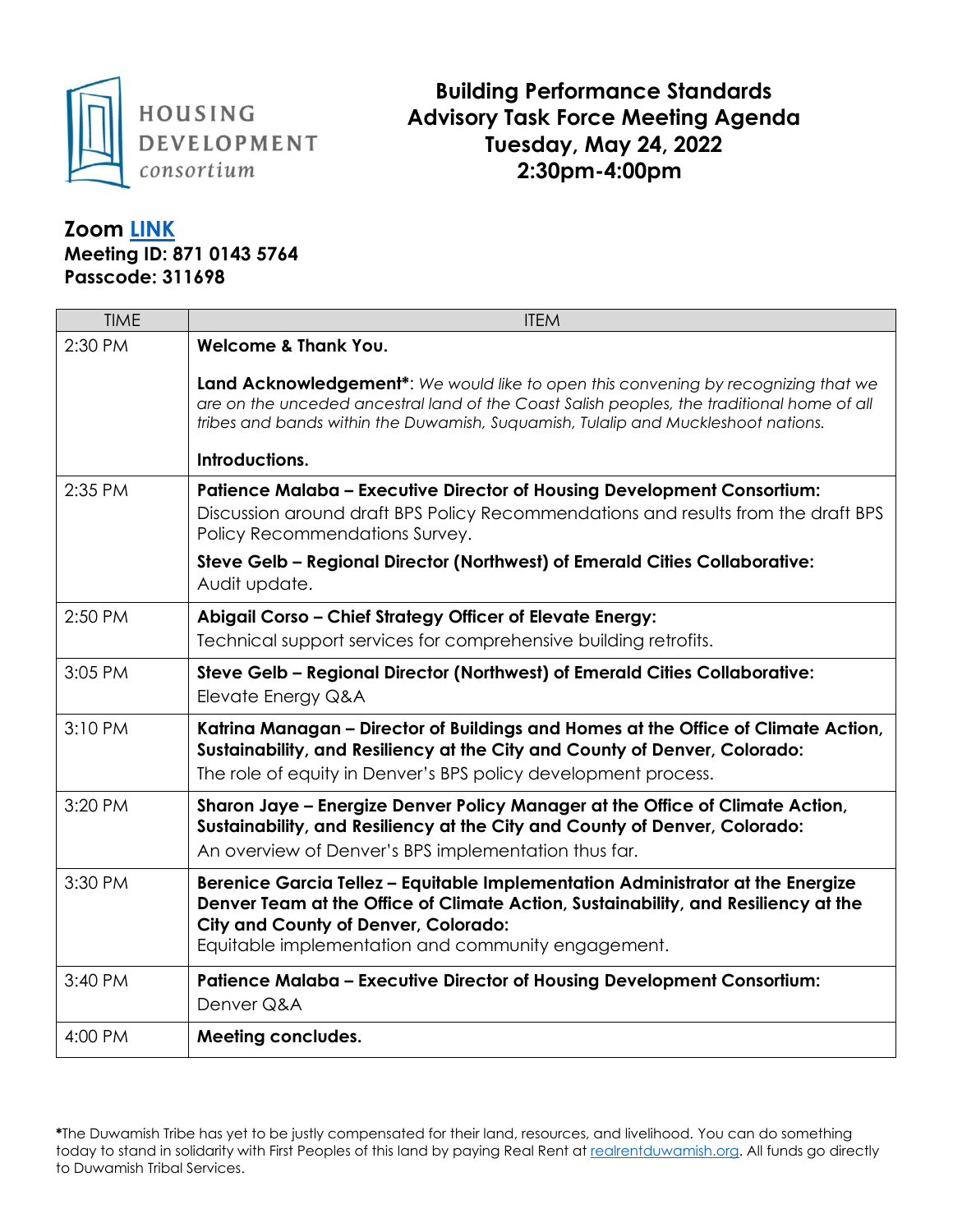

## **BUILDING PERFORMANCE STANDARDS ADVISORY TASK FORCE**

MAY 24, 2022 MEETING NOTES

| <b>PARTICIPANTS</b>                                                        | Nicole Ballinger, Dan Boyle, Bambi Chavez, Bobby Coleman, Abigail Corso (Elevate), Perry England,                                     |
|----------------------------------------------------------------------------|---------------------------------------------------------------------------------------------------------------------------------------|
|                                                                            | Berenice Garcia Tellez (Denver), Steve Gelb, James Hill, Sharon Jaye (Denver), Madeline Kostic,                                       |
|                                                                            | Hank Love (Elevate), Patience Malaba, Sandra Mallory, Katrina Managan (Denver), Ariella Maron,                                        |
|                                                                            | Seth McKinney, Ryan Meno, Joel Millar, Julie Neilson, Robert Shepphard, Ellen Zouras.<br>Draft BPS Recommendations can be found HERE. |
| <b>PATIENCE</b>                                                            | ٠<br>No additions or edits requested by BPS Task Force participants thus far.<br>$\bullet$                                            |
| <b>MALABA</b><br><b>HOUSING</b><br><b>DEVELOPMENT</b><br><b>CONSORTIUM</b> | We are committed to Net Zero goals and see benefits for residents and housing providers.<br>$\bullet$                                 |
|                                                                            | Technical assistance and standards are needed.<br>$\bullet$                                                                           |
|                                                                            | Multilayered funding and financing are needed.<br>$\bullet$                                                                           |
|                                                                            | Exemptions and alternate compliance are needed.<br>٠                                                                                  |
| <b>DRAFT BPS</b><br><b>RECOMMENDATIONS</b>                                 | Policy and metrics that reflect density - by bedroom and by occupant - are needed.<br>$\bullet$                                       |
|                                                                            | Find the O'Brien 360 Audit Update slideshow HERE.<br>$\bullet$                                                                        |
| <b>STEVE GELB</b>                                                          | Audit consists of 14 buildings of different ages and energy systems and sizes. All buildings<br>$\bullet$                             |
| <b>EMERAL CITIES</b>                                                       | above the target EUI. 10 building audits are completed and 4 are still in process.                                                    |
| <b>COLLABORATIVE</b>                                                       | Audit to understand costs but also barriers to electrification and envelope changes.<br>$\bullet$                                     |
| <b>AUDIT UPDATE</b>                                                        | Currently installed electrical capacity and expansion of SCL transformers may pose<br>$\bullet$                                       |
|                                                                            | significant hurdles for many sites.                                                                                                   |
|                                                                            | Fossil fuel consumption generally localized to 1-3 major pieces of equipment.<br>$\bullet$                                            |
|                                                                            | Improving building envelopes may provide efficiency gains but require major renovation.<br>$\bullet$                                  |
|                                                                            | Upgrading lighting may provide modest gains in energy efficiency at a relatively low cost.<br>$\bullet$                               |
|                                                                            | Concerns around replacement of major systems triggering "substantial alternation"<br>$\bullet$                                        |
|                                                                            | requirements. Building Shell, Mechanical System, and Electrical System are triggers. If only                                          |
|                                                                            | alter one of those three, then will not trigger requirement.                                                                          |
|                                                                            | Biggest challenge with audits is scheduling for access, audit itself can go pretty quickly.<br>$\bullet$                              |
| <b>ABIGAIL CORSO</b>                                                       | Elevate is a nonprofit organization with staff in the Midwest and a few people in the NW.<br>$\bullet$                                |
| <b>ELEVATE ENERGY</b>                                                      | Currently working in Portland in affordable multifamily efficiency program the city runs.<br>$\bullet$                                |
|                                                                            | Find Elevate Power Point presentation HERE.<br>$\bullet$                                                                              |
| <b>TECHNICAL SUPPORT</b>                                                   | An Affordable Housing One Stop Shop specific to the targeted building stock.<br>$\bullet$                                             |
| <b>SERVICES FOR</b><br><b>COMPREHENSIVE</b>                                | What are you optimizing for: reduce utility burden, decarbonize housing, improve<br>$\bullet$                                         |
| <b>BUILDING RETROFITS</b>                                                  | occupant health, or preserve affordability?                                                                                           |
|                                                                            | Type of upgrades: energy efficiency, water efficiency, electrification, smart devices, health<br>$\bullet$                            |
|                                                                            | and safety, renewable energy, energy storage, EV charging.                                                                            |
|                                                                            | Key Features of a One-Stop-Shop: Single Point of Contact, Navigate Resources, Technical                                               |
|                                                                            | Assistance, Financing, Quality Assurance, Resident Benefits. Need to see tangible benefits                                            |
|                                                                            | to residents, not just advantages to the owner.                                                                                       |
|                                                                            | Community centered program design: Landscape Analysis, Local Advisory Group, Local<br>$\bullet$<br>Partners.                          |
|                                                                            | Focus on needs of owners and residents: Outreach and enrollment, Technical Assistance,<br>$\bullet$                                   |
|                                                                            | Pool of qualified contractors and oversight, monitoring, and reporting.                                                               |
|                                                                            | Program elements to move the market: Support for diverse contractors, Resident<br>$\bullet$                                           |
|                                                                            | programs, Gap funding, Financing Products.                                                                                            |
|                                                                            | Single point of contact is the most important part of this model. Navigator is putting it all                                         |
|                                                                            | together for the owner behind the scenes. Customer Intake, Project Selection, Project                                                 |
|                                                                            | Planning & Funding, Project Approval, Installation/Construction, QA/QC Inspection &                                                   |
|                                                                            | Project Wrap-Up, Ongoing Monitoring.                                                                                                  |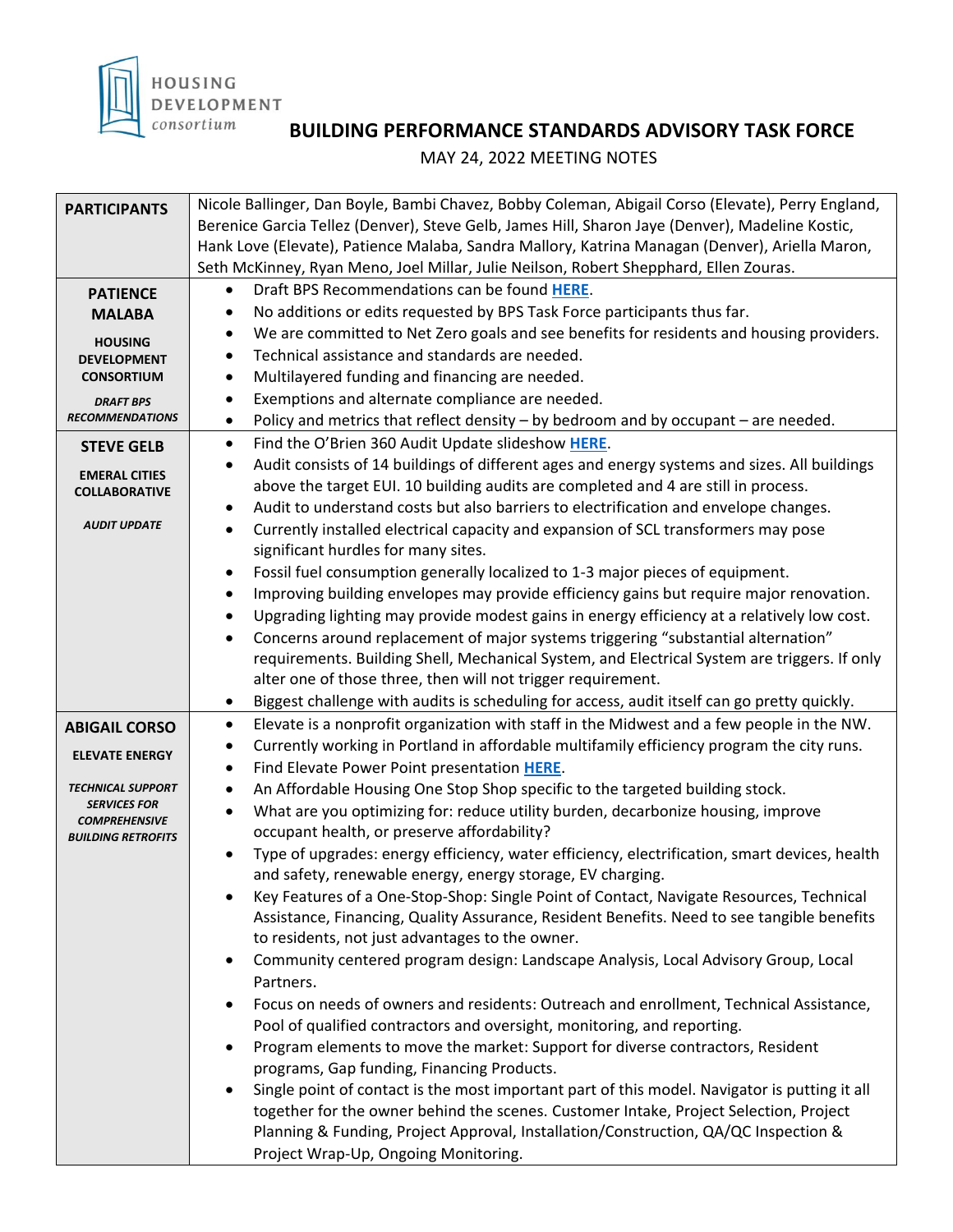|                                                  | Packages of assistance based on building assessment results. Need to have program<br>$\bullet$<br>delivery support funded if want upgrades to happen. Also need upgrade costs assistance.<br>\$2k-\$4k per unit costs for program delivery support.<br>BPS Program Considerations: Market Characteristics, Data Access, Resourcing Program<br>$\bullet$<br>Delivery, Compliance Pathways (Subsidized vs Unsubsidized), Portfolio Management<br>Resources.<br>Important to work with owners over their whole portfolio with a 5-10-year compliance<br>$\bullet$<br>perspective so they can plan reserves and replacements. |
|--------------------------------------------------|---------------------------------------------------------------------------------------------------------------------------------------------------------------------------------------------------------------------------------------------------------------------------------------------------------------------------------------------------------------------------------------------------------------------------------------------------------------------------------------------------------------------------------------------------------------------------------------------------------------------------|
| <b>KATRINA</b>                                   | Energize Denver Task Force: Improving health and equity, creating jobs, bringing existing<br>$\bullet$                                                                                                                                                                                                                                                                                                                                                                                                                                                                                                                    |
| <b>MANAGAN</b>                                   | buildings to net zero energy by 2040. Task Force had 40% people of color and did                                                                                                                                                                                                                                                                                                                                                                                                                                                                                                                                          |
| <b>CITY &amp; COUNTY OF</b>                      | workshops to develop their equity lens.                                                                                                                                                                                                                                                                                                                                                                                                                                                                                                                                                                                   |
| <b>DENVER</b>                                    | Link to the Power Point for all three Denver presenters can be found HERE.<br>$\bullet$<br>Reduce energy burdens and improve housing and indoor air quality by electrification.<br>$\bullet$                                                                                                                                                                                                                                                                                                                                                                                                                              |
| <b>ROLE OF EQUITY IN</b>                         | 30% improvement in energy performance via EUI by 2030. Every bldg. has its own path and<br>$\bullet$                                                                                                                                                                                                                                                                                                                                                                                                                                                                                                                      |
| <b>DENVER'S BPS POLICY</b><br><b>DEVELOPMENT</b> | no exemptions for low-income buildings, so residents are sure to get the benefits.                                                                                                                                                                                                                                                                                                                                                                                                                                                                                                                                        |
| <b>PROCESS</b>                                   | Electrification at near-cost parity to existing gas infrastructure is the idea. Heat pumps<br>$\bullet$<br>when replacing, if cost effective, and incentives for under resourced buildings.                                                                                                                                                                                                                                                                                                                                                                                                                               |
|                                                  | Incentives, Supports, and Outreach: Performance Portal, Web Resources, How-To and<br>$\bullet$                                                                                                                                                                                                                                                                                                                                                                                                                                                                                                                            |
|                                                  | Check-List Materials, Targeted Outreach and Education, Technical Assistance, Financial                                                                                                                                                                                                                                                                                                                                                                                                                                                                                                                                    |
|                                                  | Assistance, Community Engagement, Recognition/Awards.                                                                                                                                                                                                                                                                                                                                                                                                                                                                                                                                                                     |
|                                                  | Denver had funding through a .25% sales $tax - 40$ -million-dollar budget for the city.<br>$\bullet$<br>Goal of 30% improvement in energy performance across all buildings 25,000 sq ft+ by 2030<br>$\bullet$                                                                                                                                                                                                                                                                                                                                                                                                             |
| <b>SHARON JAYE</b>                               | In this first 2030 phase each building has 85% percentile site EUI targets based on their<br>$\bullet$                                                                                                                                                                                                                                                                                                                                                                                                                                                                                                                    |
| <b>CITY &amp; COUNTY OF</b><br><b>DENVER</b>     | benchmarking information and then will deal with next decade in 2030 to get to 2040 goal.                                                                                                                                                                                                                                                                                                                                                                                                                                                                                                                                 |
|                                                  | All buildings have interim targets to meet their 2030 goal and must maintain targets made.<br>$\bullet$                                                                                                                                                                                                                                                                                                                                                                                                                                                                                                                   |
| <b>DENVER'S BPS</b><br><b>IMPLEMENTATION</b>     | Mixed-use buildings have a blended target based on the different use types in the building.<br>$\bullet$                                                                                                                                                                                                                                                                                                                                                                                                                                                                                                                  |
| <b>THUS FAR</b>                                  | We learned that a decent percentage of our building managers are not benchmarking<br>$\bullet$                                                                                                                                                                                                                                                                                                                                                                                                                                                                                                                            |
|                                                  | correctly - wrong square footage and building type allocations - so we have spent some                                                                                                                                                                                                                                                                                                                                                                                                                                                                                                                                    |
|                                                  | time getting people to correct their benchmarking data.<br>Only exemption we have is for a pending demolition. For under resourced buildings more<br>$\bullet$                                                                                                                                                                                                                                                                                                                                                                                                                                                            |
|                                                  | focused on adjusting the process than the targets - assisting them to reach their targets.                                                                                                                                                                                                                                                                                                                                                                                                                                                                                                                                |
|                                                  | Alternative Compliance Options: Target Adjustment, Timeline Adjustment, Prescriptive                                                                                                                                                                                                                                                                                                                                                                                                                                                                                                                                      |
|                                                  | Options only for Interim Targets, Under-Resourced Building Adjustments (adjusting process                                                                                                                                                                                                                                                                                                                                                                                                                                                                                                                                 |
|                                                  | or providing technical assistance).                                                                                                                                                                                                                                                                                                                                                                                                                                                                                                                                                                                       |
|                                                  | Be sure benchmarking data is good before creating targets, so the targets are accurate.<br>$\bullet$                                                                                                                                                                                                                                                                                                                                                                                                                                                                                                                      |
|                                                  | Have small building BPS (5,000-24,999 sq ft) where they must do install of all LEDs or Solar<br>$\bullet$                                                                                                                                                                                                                                                                                                                                                                                                                                                                                                                 |
|                                                  | Installation/Purchase to meet 20% of building's annual energy usage. If they already<br>comply, then they just need to turn in the paperwork.                                                                                                                                                                                                                                                                                                                                                                                                                                                                             |
| <b>BERENICE</b>                                  | Denver developed a method to identify under-resourced buildings with four metrics.<br>$\bullet$                                                                                                                                                                                                                                                                                                                                                                                                                                                                                                                           |
| <b>GARCIA TELLEZ</b>                             | The premise is that communities must be co-designers in this process.<br>$\bullet$                                                                                                                                                                                                                                                                                                                                                                                                                                                                                                                                        |
| <b>CITY &amp; COUNTY OF</b>                      | Identify who is affected and where they are and engage with community members and<br>$\bullet$                                                                                                                                                                                                                                                                                                                                                                                                                                                                                                                            |
| <b>DENVER</b>                                    | building owners and key partners to co-design the services and incentives needed for<br>compliance.                                                                                                                                                                                                                                                                                                                                                                                                                                                                                                                       |
| <b>EQUITABLE</b>                                 | Building trust is essential. With trust in place, we can build understanding within the<br>$\bullet$                                                                                                                                                                                                                                                                                                                                                                                                                                                                                                                      |
| <b>IMPLEMENTATION</b><br><b>AND COMMUNITY</b>    | community of what our BPS is and what it can do for them.                                                                                                                                                                                                                                                                                                                                                                                                                                                                                                                                                                 |
| <b>ENGAGEMENT</b>                                | Learn about the barriers in the community (energy burdens, poor housing conditions, etc.)<br>$\bullet$                                                                                                                                                                                                                                                                                                                                                                                                                                                                                                                    |
|                                                  | and then co-create services and incentives together.<br>Tangible benefits must be provided for our communities. We must meet people where<br>$\bullet$                                                                                                                                                                                                                                                                                                                                                                                                                                                                    |
|                                                  | they are and prevent displacement and gentrification.                                                                                                                                                                                                                                                                                                                                                                                                                                                                                                                                                                     |
|                                                  | Identify buildings that could be used in pilot projects and develop connection with owners.<br>$\bullet$                                                                                                                                                                                                                                                                                                                                                                                                                                                                                                                  |
|                                                  | Denver has created a building owner portal one-stop-shop and has organized advanced<br>$\bullet$                                                                                                                                                                                                                                                                                                                                                                                                                                                                                                                          |
|                                                  | technical support for under-resourced buildings.                                                                                                                                                                                                                                                                                                                                                                                                                                                                                                                                                                          |